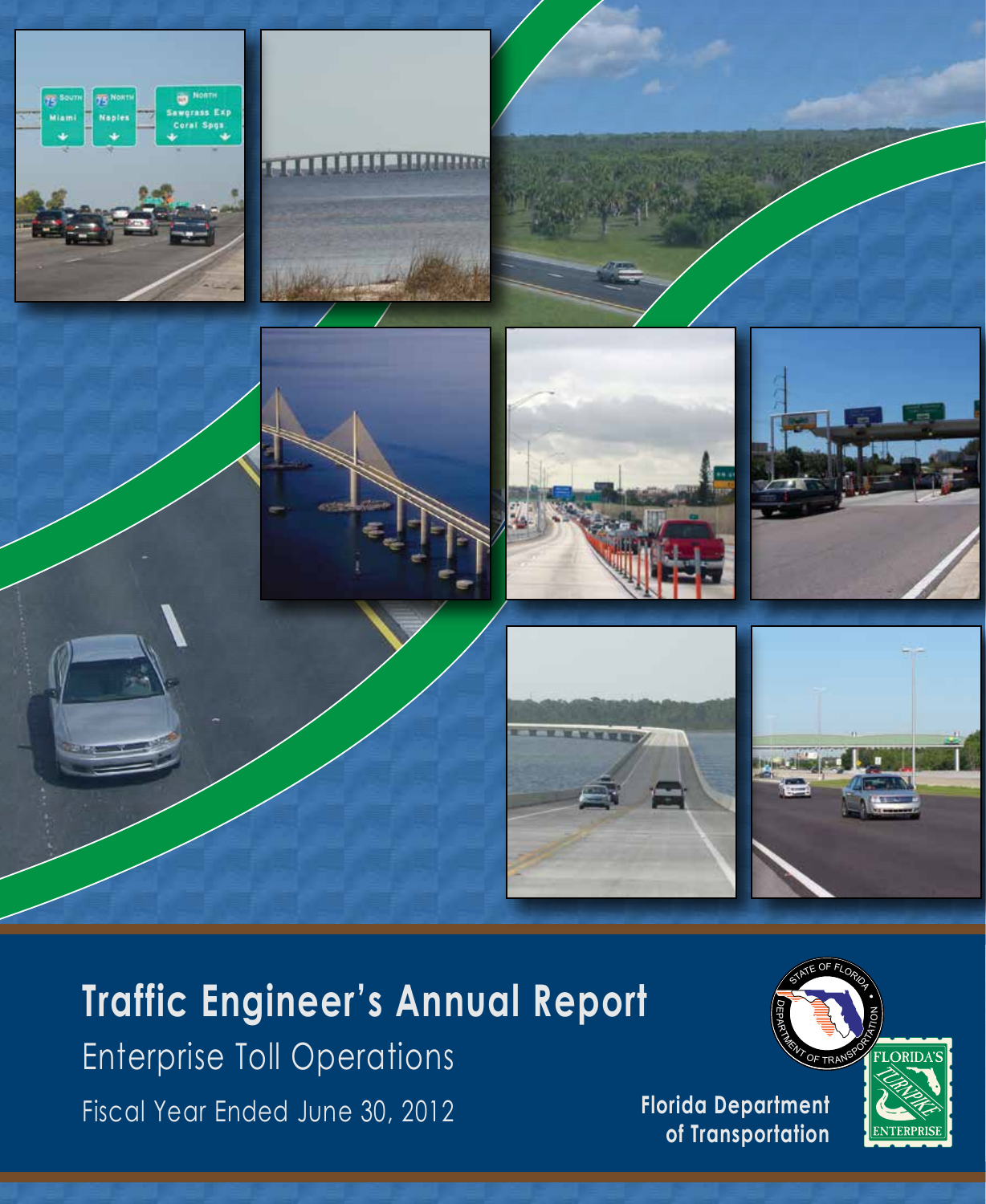

January 22, 2013

Mrs. Nicola A. Liquori, C.P.A. Chief Financial Officer, Florida's Turnpike Enterprise Florida Department of Transportation Florida's Turnpike, Milepost 263 Building 5315, Turkey Lake Service Plaza Ocoee, Florida 34761

Dear Mrs. Liquori:

URS Corporation is pleased to submit this Traffic Engineer's Annual Report for seven toll facilities owned and/or operated by the Department for the fiscal year (FY) ended June 30, 2012, in accordance with our role as the Traffic Engineering Consultant for Enterprise Toll Operations under contract No. C-8Y59. This report satisfies the respective Bond Resolutions that require the Traffic Engineer to provide a traffic and revenue report to the Department on an annual basis.

This edition of the Annual Report contains traffic and revenue information for the five Department-owned facilities and two facilities operated by the Department under Lease-Purchase Agreements. The Department-owned facilities include Alligator Alley (Everglades Parkway), Beachline East Expressway, Pinellas Bayway System, Sunshine Skyway Bridge, and 95 Express. The Department-operated facilities include the Garcon Point Bridge and Mid-Bay Bridge.

For each of the seven facilities, this report provides a summary of the historical trends in traffic and revenue through FY 2012, along with a detailed analysis of actual traffic, revenue, SunPass participation and operating and maintenance expenses for FY 2012. Each section also provides an overview of debt service payments, long-term liabilities and net revenues available for other obligations, if applicable. Additionally, each section, excluding 95 Express and Garcon Point Bridge, includes a forecast of traffic, revenue and operating and maintenance expenses through FY 2023 to assist the Department in its financial planning.

The organization of this report, enhanced with high-quality maps and toll rate charts and graphs, provides a practical and comprehensive analysis of traffic and revenue information for these seven toll facilities. We acknowledge with thanks the cooperation of the Department during the preparation of this report.

Sincerely, **URS Corporation**

William A. Nelsen, C.P.A. Vice President

URS Corporation 1625 Summit Lake Drive Tallahassee, FL 32317 Tel: 850.574.3197 Fax: 850.576.3676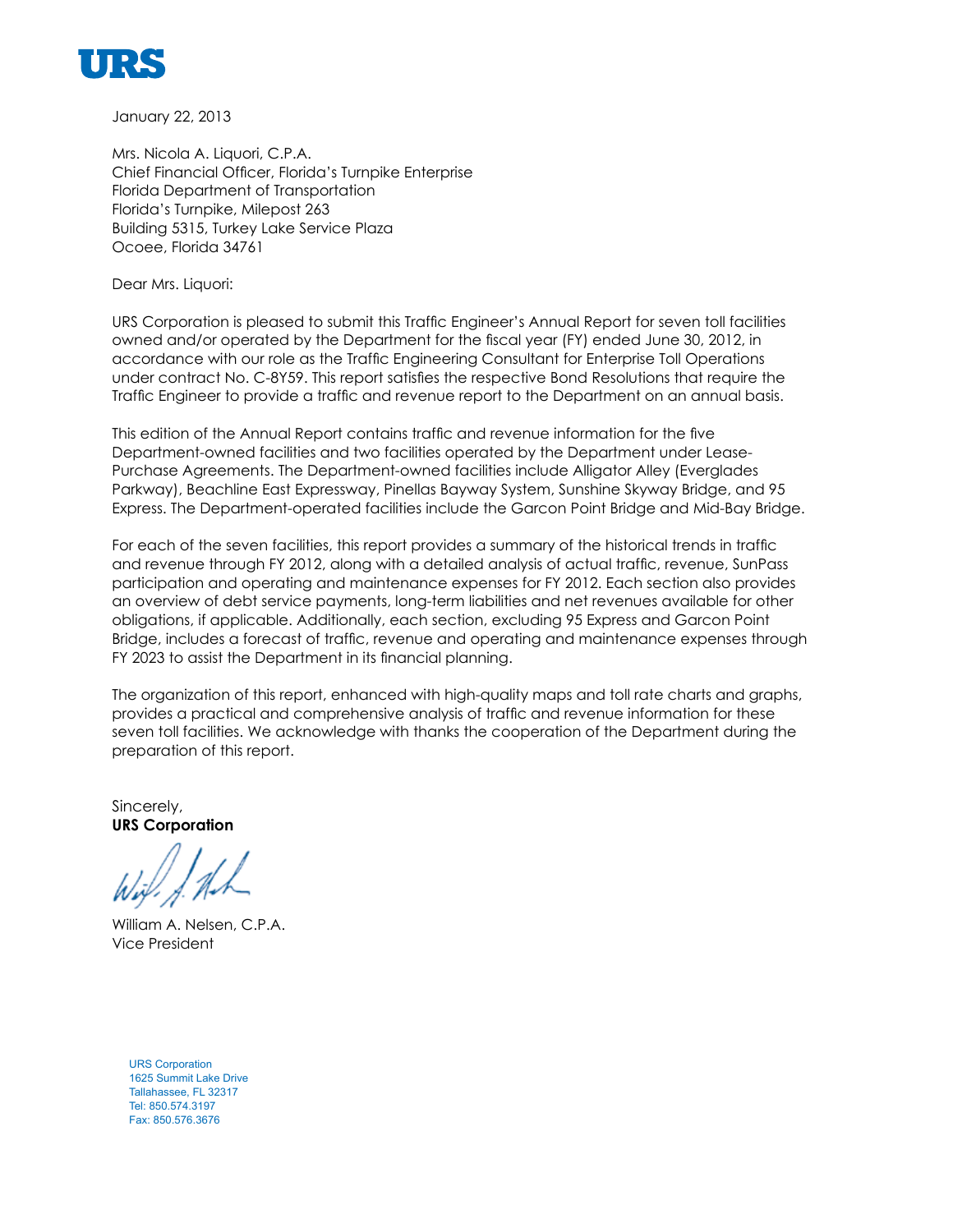# **Tabl e of C o ntents**

|     |       | EXECUTIVE SUMMARY 1                      |
|-----|-------|------------------------------------------|
| 1   |       | OVERVIEW11                               |
| 1.1 |       |                                          |
| 1.2 |       | Factors Affecting Traffic and Revenue 12 |
|     | 1.2.1 | Economic Conditions and                  |
|     |       | Socioeconomic Charcteristics  12         |
|     | 1.2.2 | Toll Modifications and Discounts20       |
|     | 1.2.3 |                                          |
|     | 1.2.4 | Other Significant Events  22             |
| 1.3 |       |                                          |
| 1.4 |       |                                          |
| 1.5 |       |                                          |
| 1.6 |       |                                          |

### **Department-owned Facilities**

| $\overline{2}$          | Alligator Alley 31                        |
|-------------------------|-------------------------------------------|
| 2.1                     |                                           |
| 2.2                     | FY 2012 Transactions, Revenues and        |
|                         |                                           |
| 2.3                     |                                           |
| 2.4                     |                                           |
| 2.5                     | Traffic, Revenue and Expense Forecasts 38 |
| 2.6                     |                                           |
|                         |                                           |
| $\overline{\mathbf{3}}$ | BEACHLINE EAST EXPRESSWAY41               |
| 3.1                     |                                           |
| 3.2                     | FY 2012 Transactions and Toll Revenues 44 |
| 3.3                     |                                           |
| 3.4                     |                                           |
| 3.5                     | FY 2012 Expenses and Liabilities 47       |
| 3.6                     | Traffic, Revenue and Expense Forecasts 48 |
|                         |                                           |
| 4                       | PINELLAS BAYWAY SYSTEM 51                 |
| 4.1                     |                                           |
| 42                      | FY 2012 Transactions and Toll Revenues 53 |
| 4.3                     |                                           |
| 4.4                     |                                           |
| 4.5                     | FY 2012 Expenses and Liabilities 58       |
| 4.6                     | Traffic, Revenue and Expense Forecasts 59 |
| 4.7                     | Reserve Construction Account  60          |

| 5   | SUNSHINE SKYWAY BRIDGE  63               |  |
|-----|------------------------------------------|--|
| 5.1 |                                          |  |
| 5.2 | FY 2012 Transactions and Toll Revenues66 |  |
| 5.3 |                                          |  |
| 5.4 |                                          |  |
| 5.5 |                                          |  |
| 5.6 | Traffic, Revenue and Expense Forecasts70 |  |
|     |                                          |  |
| 6   | 95 EXPRESS  73                           |  |
| 6.1 |                                          |  |
| 6.2 | FY 2012 Transactions and Toll Revenues77 |  |
| 6.3 |                                          |  |
| 6.4 |                                          |  |

### **Department-operated Facilities**

| 7   | GARCON POINT BRIDGE 83                    |  |
|-----|-------------------------------------------|--|
| 7.1 |                                           |  |
| 7.2 | FY 2012 Transactions and Toll Revenues87  |  |
| 7.3 |                                           |  |
| 7.4 |                                           |  |
| 7.5 |                                           |  |
| 7.6 |                                           |  |
|     |                                           |  |
| 8   | MID-BAY BRIDGE 93                         |  |
| 8.1 |                                           |  |
| 8.2 | FY 2012 Transactions and Toll Revenues96  |  |
| 8.3 |                                           |  |
| 8.4 | FY 2012 Expenses and Liabilities98        |  |
| 8.5 |                                           |  |
| 8.6 | Traffic, Revenue and Expense Forecasts101 |  |
| 8.7 |                                           |  |
|     |                                           |  |
| 9   | FORECAST SUMMARY 105                      |  |
| 91  | Overall Revenue Results 105               |  |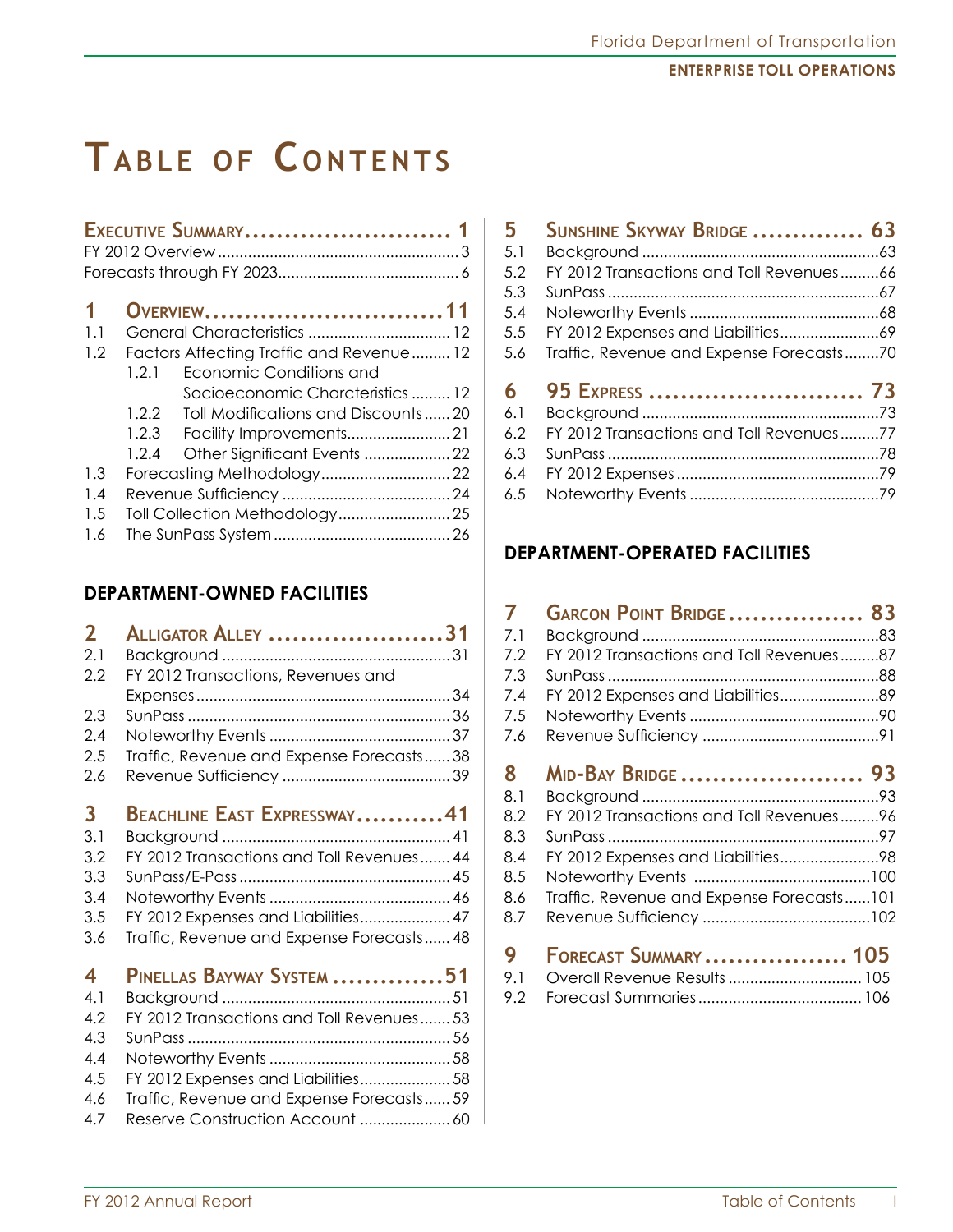| APPENDIX A  A-1                                         |  |
|---------------------------------------------------------|--|
| <b>Current/Future Toll Schedules</b>                    |  |
|                                                         |  |
| <b>Current Toll Schedules</b>                           |  |
|                                                         |  |
| <b>Plaza Configurations-Department-owned Facilities</b> |  |
|                                                         |  |
|                                                         |  |
|                                                         |  |
|                                                         |  |

## 95 Express............................................................... A-11 **Plaza Configurations—Department-operated**

#### **Facilities**

## **Appendix B................................ B-1**

#### **Traffic Profiles**

## **Appendix C................................ C-1**

#### **FY 2012 Operating Budgets—Department-owned Facilities**

#### **FY 2012 Operating Budgets—Department-operated Facilities**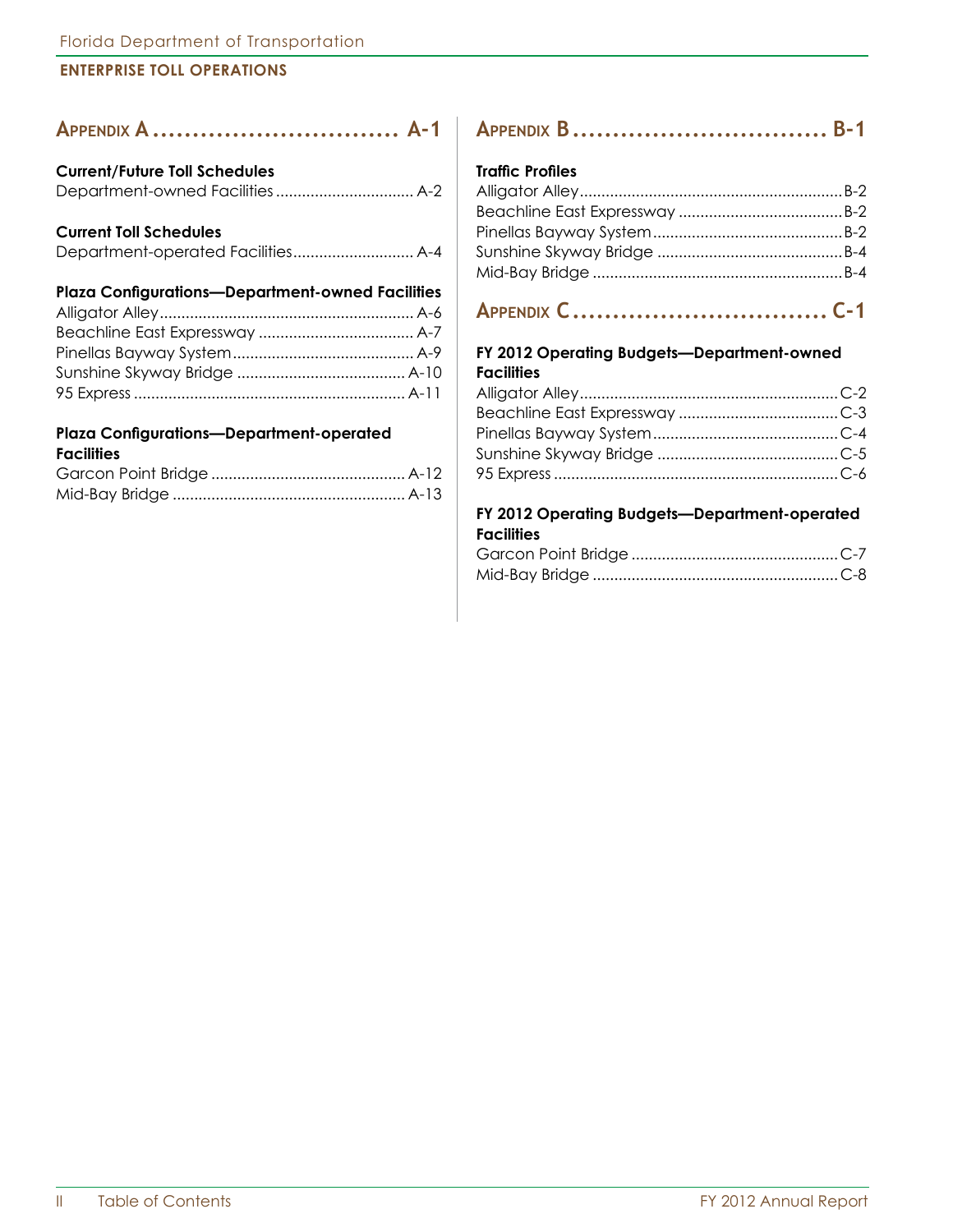## **LIST OF TABLES**

### **Executive Summary**

| <b>Transactions and Gross Toll Revenue</b> |
|--------------------------------------------|
| Department-owned and Department-           |
| operated Toll Facilities FY 2012  4        |
|                                            |

- 2 Gross Toll Revenue Comparison FY 2012 Actual versus FY 2011 Actual and FY 2012 Estimated, Department-owned and Department-operated Toll Facilities................ 5
- 3 Transactions by Payment Method Department-owned and Department- operated Toll Facilities FY 2012 ........................ 5
- 4 Revenue Contributions by Payment Method, Department-owned and Department-operated Toll Facilities FY 2012................................................................ 6
- 5 Transaction Forecast, Department-owned and Department-operated Toll Facilities FY 2013 through FY 2023 ................................... 8
- 6 Gross Toll Revenue Forecast, Department- owned and Department-operated Toll Facilities FY 2013 through FY 2023.................... 9
- 7 Projected Operating and Routine Maintenance Expenses, Department- owned and Department-operated Toll Facilities FY 2013 through FY 2023.................... 9
- 8 Net Toll Revenue Forecast, Department- owned and Department-operated Toll Facilities FY 2013 through FY 2023.................. 10

### **1 Overview**

- 1.1 Comparative Per Mile Toll Rates.................... 13
- 1.2 Historical Toll Rate Modifications by Facility............................................................... 20
- 1.3 Toll Rate Illustration, Actual Toll Rates versus Toll Rates Adjusted for Inflation, Department-owned Toll Facilities.................. 21

|                                    | 1.4 Historical and Projected Populations for                                    |  |
|------------------------------------|---------------------------------------------------------------------------------|--|
|                                    |                                                                                 |  |
|                                    | 1.6 Toll Collection Plan Comparisons                                            |  |
|                                    | 1.7 SunPass Implementation Dates with<br>FY 2012 Participation Rates27          |  |
| <b>DEPARTMENT-OWNED FACILITIES</b> |                                                                                 |  |
|                                    |                                                                                 |  |
|                                    | 2 <b>ALLIGATOR ALLEY</b>                                                        |  |
| 2.1                                | <b>Historical Transactions and Revenue</b><br>Growth FY 2002 through FY 2012 33 |  |

- 2.3 Monthly Transactions and Toll Revenue FY 2012................................................................34
- 2.4 Seasonal Transaction Variation FY 2012 .........35
- 2.5 Operating and Routine Maintenance Expenses FY 2012 ...............................................36
- 2.6 Transactions by Payment Method FY 2012................................................................37
- 2.7 Gross Toll Revenue by Payment Method FY 2012................................................................37
- 2.8 Traffic and Gross Toll Revenue Forecasts FY 2013 through FY 2023 .................................. 38
- 2.9 Projected Operating and Maintenance Expenses FY 2013 through FY 2023 ..................39
- 2.10 Net Toll Revenue Forecast and Debt Service Coverage FY 2012 through FY 2023................................................................40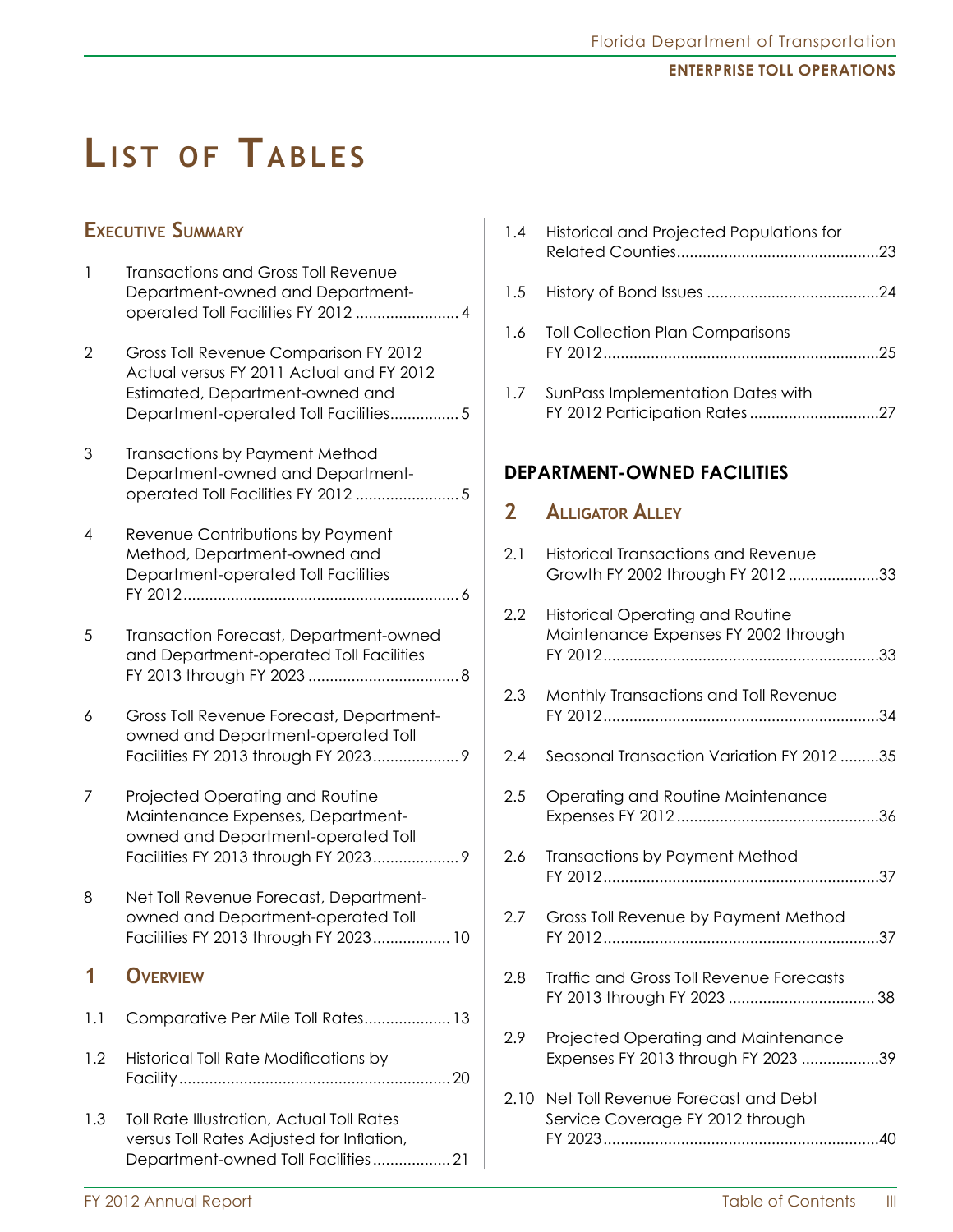| $\overline{\mathbf{3}}$ | <b>BEACHLINE EAST EXPRESSWAY</b>                                                | 4.5 | <b>Transactions by Payment Method</b>                                           |
|-------------------------|---------------------------------------------------------------------------------|-----|---------------------------------------------------------------------------------|
| 3.1                     | <b>Historical Transactions and Revenue</b><br>Growth FY 2002 through FY 2012 43 | 4.6 | SunPass Transactions by Payment Method                                          |
| 3.2                     | <b>Historical Operating and Routine</b><br>Maintenance Expenses FY 2002 through | 4.7 | Gross Toll Revenue by Payment Method                                            |
| 3.3                     | Monthly Transactions and Toll Revenue                                           | 4.8 | Operating and Routine Maintenance                                               |
| 3.4                     | Seasonal Transaction Variation FY 2012 45                                       | 4.9 |                                                                                 |
| 3.5                     | Transactions by Payment Method                                                  |     | 4.10 Traffic and Gross Toll Revenue Forecasts                                   |
| 3.6                     | Gross Toll Revenue by Payment Method                                            |     | 4.11 Projected Operating and Maintenance                                        |
| 3.7                     | Operating and Routine Maintenance                                               |     | 4.12 Financial Status of Construction Projects 61                               |
| 3.8                     | Deferred STTF Advances for SR 520 Costs                                         |     | 4.13 Analysis of Reserve Construction                                           |
| 3.9                     | Deferred STTF Advances for Facility Costs                                       | 5   | <b>SUNSHINE SKYWAY BRIDGE</b>                                                   |
| 3.10                    | <b>Traffic and Gross Toll Revenue Forecasts</b>                                 | 5.1 | <b>Historical Transactions and Revenue</b>                                      |
|                         |                                                                                 | 5.2 | <b>Historical Operating and Routine</b><br>Maintenance Expenses FY 2002 through |
| 3.11                    | Projected Operating and Maintenance<br>Expenses FY 2013 through FY 2023 49      |     |                                                                                 |
| $\overline{\bf 4}$      | <b>PINELLAS BAYWAY SYSTEM</b>                                                   | 5.3 | Monthly Transactions and Toll Revenue                                           |
| 4.1                     | <b>Historical Transactions and Revenue</b><br>Growth FY 2002 through FY 2012 53 | 5.4 | Seasonal Transaction Variation FY 2012 67                                       |
| 4.2                     | Historical Operating and Routine<br>Maintenance Expenses FY 2002                | 5.5 | <b>Transactions by Payment Method</b>                                           |
|                         |                                                                                 | 5.6 | Gross Toll Revenue by Payment Method                                            |
| 4.3                     | Monthly Transactions and Toll Revenue                                           | 5.7 | Operating and Routine Maintenance                                               |
| 4.4                     | Seasonal Transaction Variation FY 2012 55                                       | 5.8 | <b>STTF Advances for Facility Costs</b>                                         |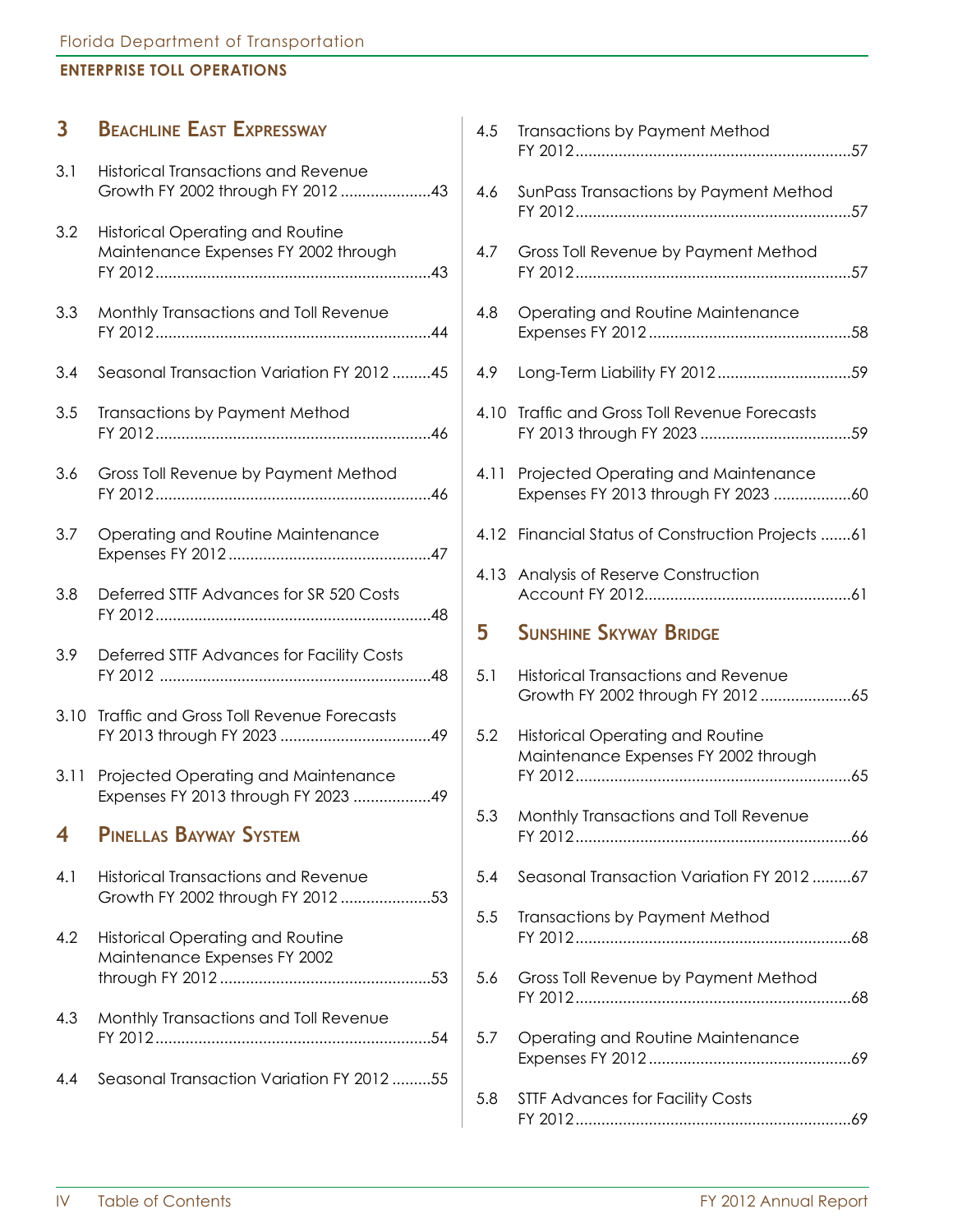## Florida Department of Transportation

### **Enterprise Toll Operations**

| 5.9  | Deferred STTF Advances for Off-System                                            |
|------|----------------------------------------------------------------------------------|
| 5.10 | <b>Traffic and Gross Toll Revenue Forecasts</b>                                  |
|      | 5.11 Projected Operating and Maintenance<br>Expenses FY 2013 through FY 2023 71  |
|      | 5.12 Net Toll Revenue FY 2013 through                                            |
| 6    | <b>95 EXPRESS</b>                                                                |
| 6.1  | <b>Historical Transactions and Revenue Growth</b>                                |
| 6.2  | <b>Historical Toll Operating and Routine</b><br>Maintenance Expenses FY 2009 and |
| 6.3  | Monthly Transactions and Toll Revenue                                            |
| 6.4  | Seasonal Transaction Variation                                                   |
| 6.5  | Toll Operating and Routine Maintenance                                           |
|      | <b>DEPARTMENT-OPERATED FACILITIES</b>                                            |
| 7    | <b>GARCON POINT BRIDGE</b>                                                       |
| 7.1  | <b>Historical Transactions and Revenue</b><br>Growth FY 2002 through FY 201285   |
| 7.2  | <b>Historical Operating and Routine</b><br>Maintenance Expenses FY 2002 through  |
| 7.3  | Monthly Transactions and Toll Revenue                                            |
| 7.4  | Seasonal Transaction Variation FY 2012 88                                        |
| 7.5  | <b>Transactions by Payment Method</b>                                            |

| 7.6  | Gross Toll Revenue by Payment Method                                             |
|------|----------------------------------------------------------------------------------|
| 7.7  | Operating and Routine Maintenance                                                |
| 7.8  |                                                                                  |
| 8    | <b>MID-BAY BRIDGE</b>                                                            |
| 8.1  | <b>Historical Transactions and Revenue</b><br>Growth FY 2002 through FY 2012 95  |
| 8.2  | <b>Historical Operating and Routine</b><br>Maintenance Expenses FY 2002 through  |
| 8.3  | Monthly Transactions and Toll Revenue                                            |
| 8.4  | Seasonal Transaction Variation                                                   |
| 8.5  | Transactions by Payment Method                                                   |
| 8.6  | Gross Toll Revenue by Payment Method                                             |
| 8.7  | Operating and Routine Maintenance                                                |
| 8.8  |                                                                                  |
| 8.9  |                                                                                  |
| 8.10 | Payment Schedule TFRTF Liability 100                                             |
| 8.11 | <b>Traffic Forecast</b>                                                          |
| 8.12 | <b>Gross Toll Revenue Forecast</b>                                               |
|      | 8.13 Projected Operating and Maintenance<br>Expenses FY 2013 through FY 2023 102 |
|      | 8.14 Analysis of Debt Service Coverage                                           |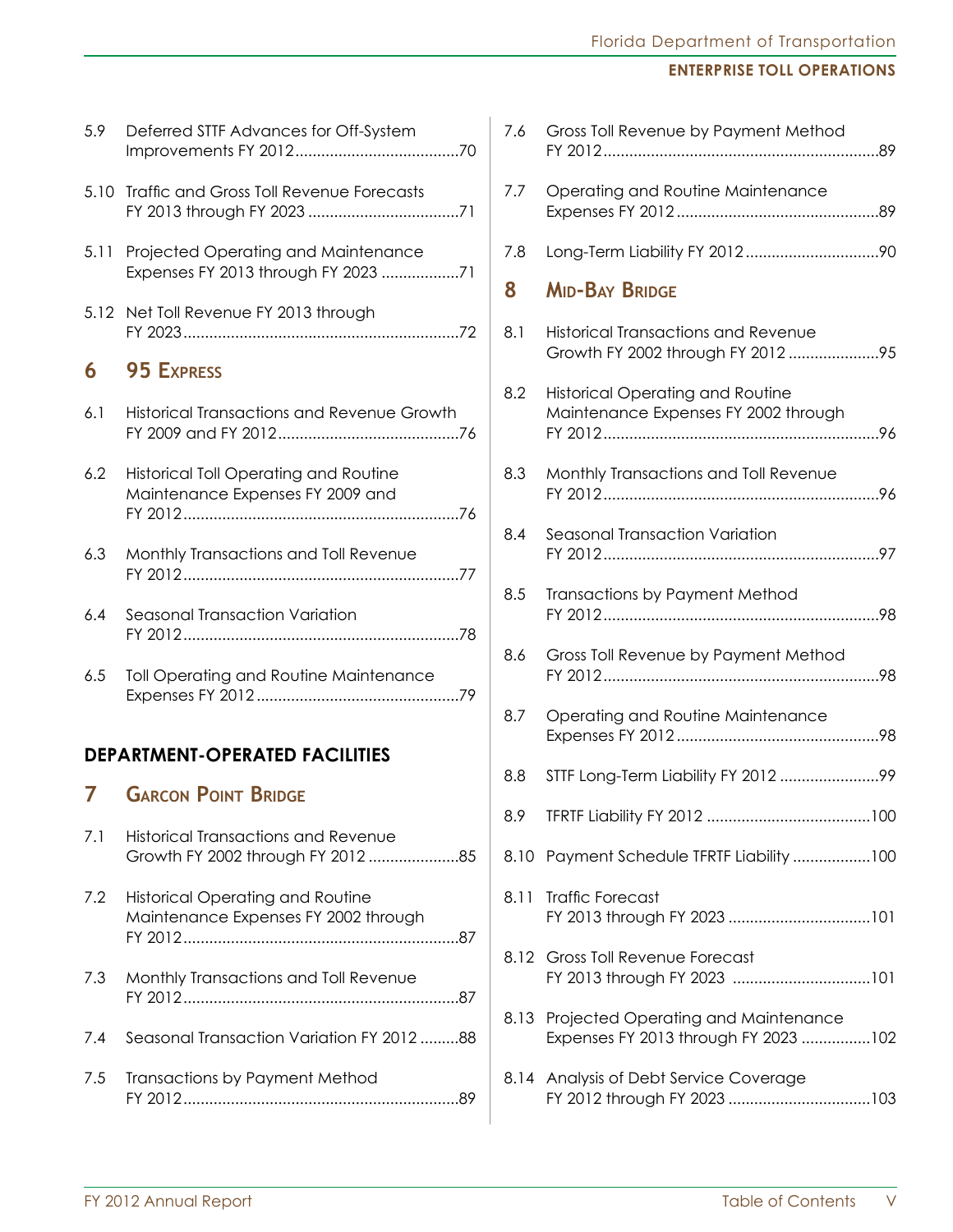### **9 Forecast Summary**

- 9.1 Transaction Forecast, Department- owned and Department-operated Toll Facilities FY 2013 through FY 2023..................107
- 9.2 Gross Toll Revenue Forecast, Department- owned and Department-operated Toll Facilities FY 2013 through FY 2023..................107
- 9.3 Projected Operating and Routine Maintenance Expenses, Department- owned and Department-operated Toll Facilities FY 2013 through FY 2023..................108
- 9.4 Net Toll Revenue Forecast, Department- owned and Department-operated Toll Facilities FY 2013 through FY 2023..................109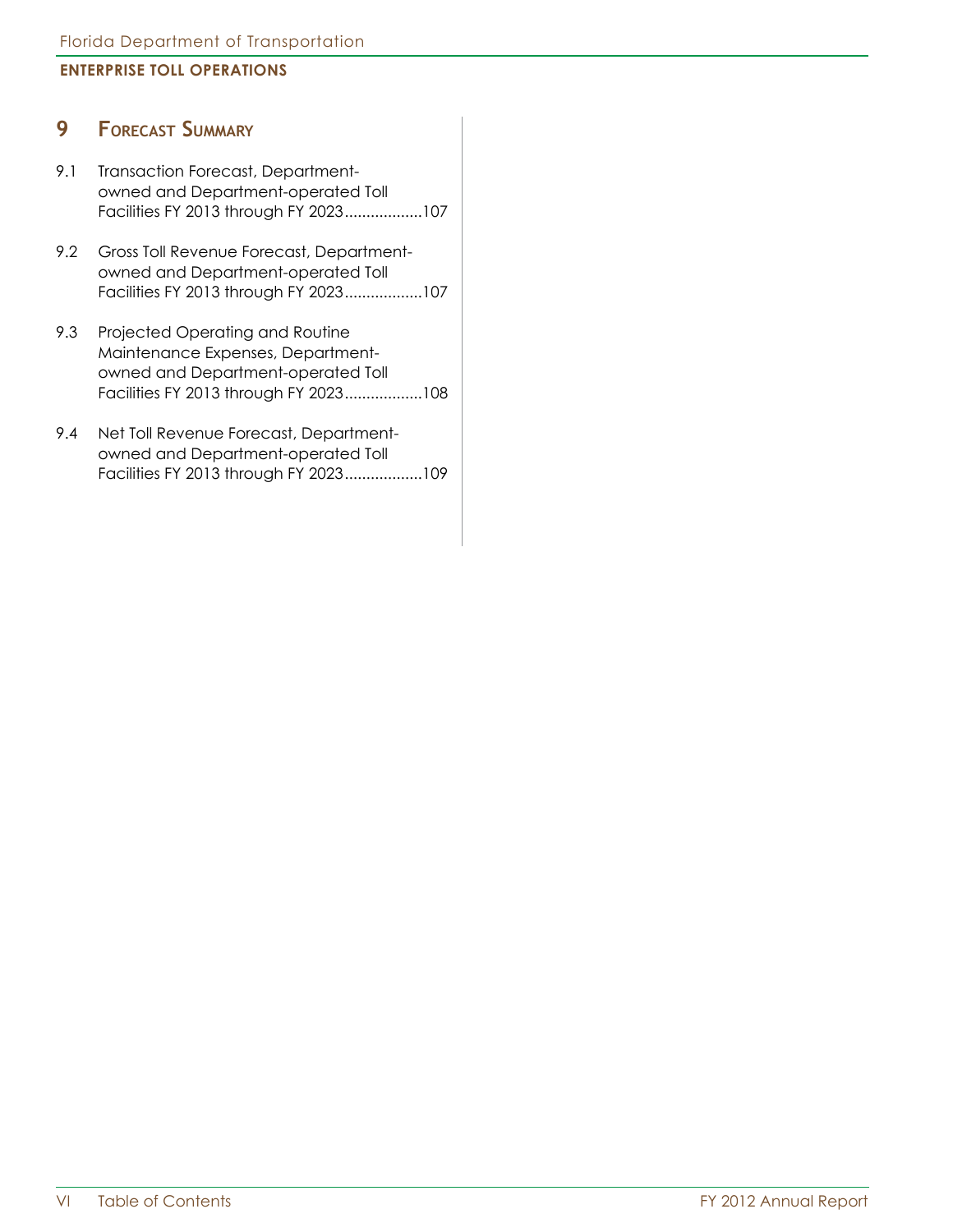## **LIST OF GRAPHS**

### **Executive Summary**

| 1    | Gross Toll Revenue by Facility FY 2012 4                                                                                            |
|------|-------------------------------------------------------------------------------------------------------------------------------------|
| 2    | Historical Gross Toll Revenues 4                                                                                                    |
| 3    | Monthly SunPass Revenue Trends, All Facilities                                                                                      |
| 4    | <b>Estimated Gross Toll Revenues,</b><br>Department-owned and Department-                                                           |
| 1    | <b>OVERVIEW</b>                                                                                                                     |
| 1.1  | Percent Trucks by Facility FY 201212                                                                                                |
| 1.2  |                                                                                                                                     |
| 1.3  | <b>Current and Future Population Estimates</b><br>Regions Served by Department-owned<br>and Department-operated Toll Facilities  14 |
| 1.4  | Percent Change: Florida Building Permits                                                                                            |
| 1.5  | Percent Change: Florida Licensed Drivers<br>and Registered Vehicles  15                                                             |
| 1.6  |                                                                                                                                     |
| 1.7  | Consumer Confidence Index  16                                                                                                       |
| 1.8  |                                                                                                                                     |
| 1.9  | National Consumer Price Index 16                                                                                                    |
| 1.10 | National GDP: Quarterly Change at                                                                                                   |
| 1.11 |                                                                                                                                     |
| 1.12 | Non-Agricultural Employment in Florida                                                                                              |

|  | 1.13 Percent Change in Construction   |  |
|--|---------------------------------------|--|
|  |                                       |  |
|  |                                       |  |
|  | 1.16 Percentage Change: Highway Fuel  |  |
|  | 1.17 SunPass Transactions and Revenue |  |
|  |                                       |  |

### **Department-owned Facilities**

### **2 Alligator Alley**

| Typical Hourly Transactions FY 201234<br>2.1 |  |
|----------------------------------------------|--|
|----------------------------------------------|--|

2.2 Transactions and Revenue Contribution by Axle Class FY 2012 .......................................36

### **3 Beachline East Expressway**

3.1 Typical Hourly Weekday Transactions FY 2012...............................................................45

## **4 Pinellas Bayway System**

| 4.1 | Monthly Pass Sales Distribution FY 201254    |  |
|-----|----------------------------------------------|--|
|     | 4.2 Typical Hourly Weekday Transactions      |  |
| 4.3 | <b>Transactions and Revenue Contribution</b> |  |
| 4.4 | Multi-Axle Vehicle Transactions by Plaza     |  |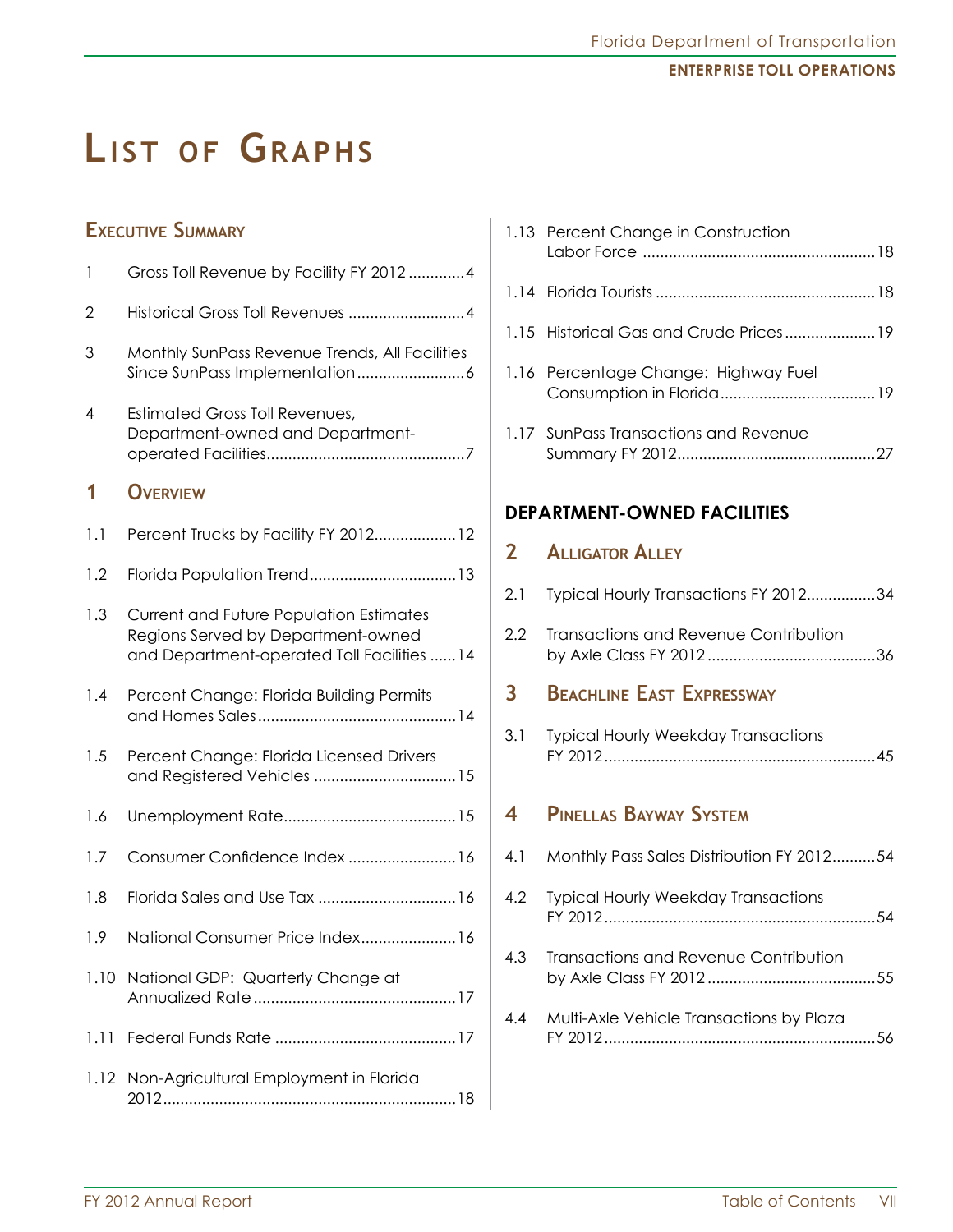### **5 Sunshine Skyway Bridge**

| 5.1 |                                            |
|-----|--------------------------------------------|
| 5.2 | Transactions and Revenue Contribution      |
|     | 6 95 EXPRESS                               |
| 6.1 | Exempt Vehicle Registrations to Date       |
| 6.2 | <b>Typical Hourly Weekday Transactions</b> |

- 6.3 Average Weekday Toll Rates by Hour FY 2012................................................................77
- 6.4 Transactions by Customer Type FY 2012................................................................78

### **Department-operated Facilities**

### **7 Garcon Point Bridge**

|     | 7.1 Typical Hourly Transactions FY 201287 |
|-----|-------------------------------------------|
|     | 7.2 Transactions and Revenue Contribution |
| 8 - | <b>MID-BAY BRIDGE</b>                     |
|     |                                           |
|     | 8.2 Transactions and Revenue Contribution |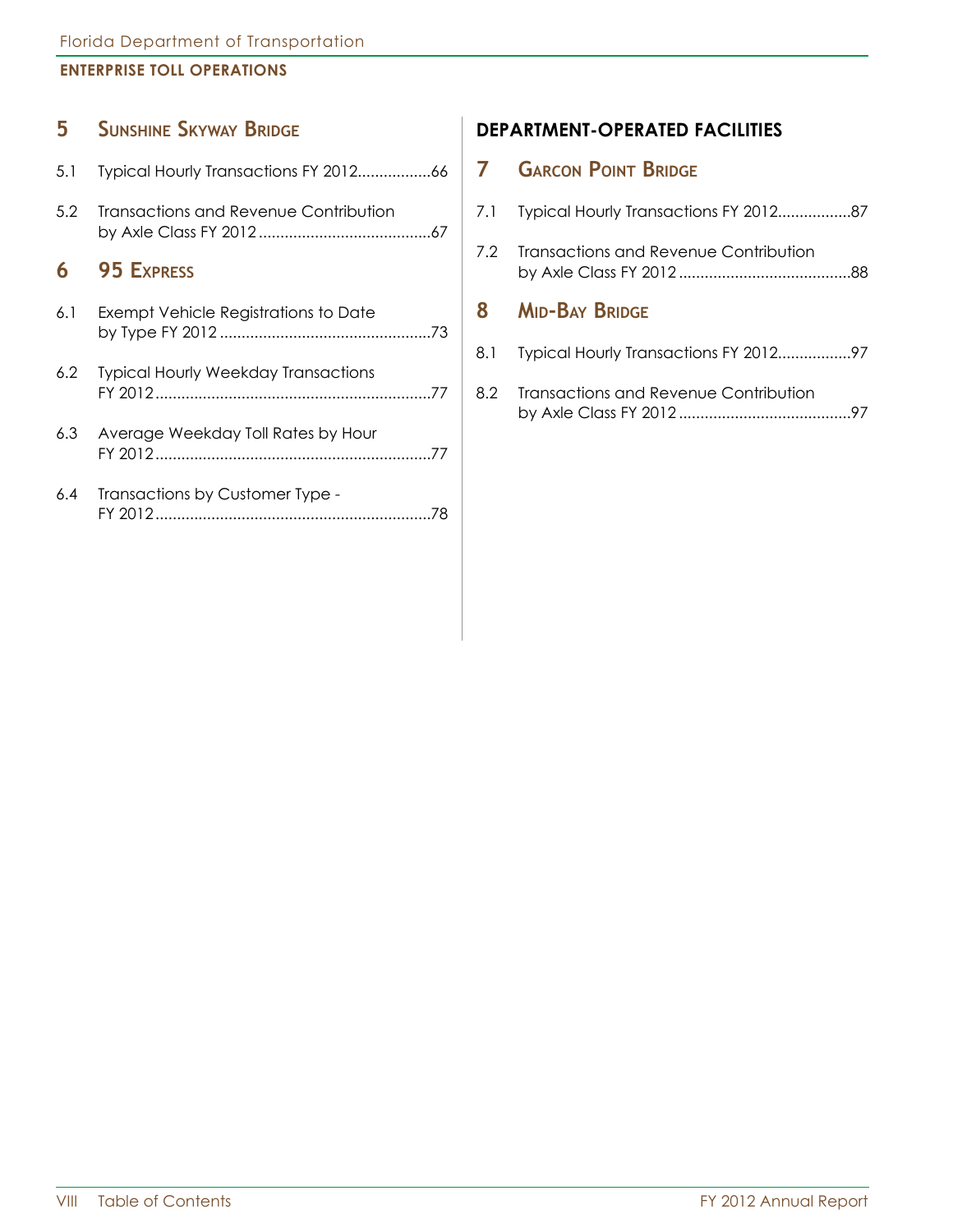## LIST OF FIGURES

## **Executive Summary**

| $\mathbf{1}$   | Department-owned & operated Toll         |
|----------------|------------------------------------------|
| 2              | Toll Facilities Owned or Operated by the |
|                |                                          |
| 1 <sup>1</sup> | <b>OVERVIEW</b>                          |
| 1.1            |                                          |

### **Department-owned Facilities**

## **2 Alligator Alley**

| 2.1 |                                                                         |
|-----|-------------------------------------------------------------------------|
| 2.2 | Two-way AADT Profile FY 2012 35                                         |
| 2.3 |                                                                         |
| 2.4 | Flow of Funds Series 2007 Alligator<br>Alley Revenue Refunding Bonds 40 |
| 3   | <b>BEACHLINE EAST EXPRESSWAY</b>                                        |
| 3.1 | Beachline East Expressway Map 42                                        |
| 3.2 | Two-way AADT Profile FY 2012 45                                         |
| 3.3 | Flow of Funds Beachline East                                            |
| 4   | <b>PINELLAS BAYWAY SYSTEM</b>                                           |
| 4.1 | Pinellas Bayway System Map52                                            |
| 4.2 | Two-way AADT Profile FY 2012 55                                         |
| 4.3 | Flow of Funds Pinellas Bayway System61                                  |

## **5 Sunshine Skyway Bridge**

| 5.1 |                                           |
|-----|-------------------------------------------|
| 5.2 |                                           |
|     | 6 95 EXPRESS                              |
|     |                                           |
| 6.2 | 95 Express Lane Entry/Exit Illustration - |

### **Department-operated Facilities**

|     | <b>GARCON POINT BRIDGE</b>                                                        |
|-----|-----------------------------------------------------------------------------------|
| 7.1 |                                                                                   |
| 7.2 | Flow of Funds Series 1996 Garcon Point                                            |
| 8   | <b>MID-BAY BRIDGE</b>                                                             |
| 8.1 |                                                                                   |
| 8.2 | Flow of Funds Mid-Bay Bridge Authority<br>Revenue Bonds, Series 2011A and 2011B99 |
| 8.3 |                                                                                   |